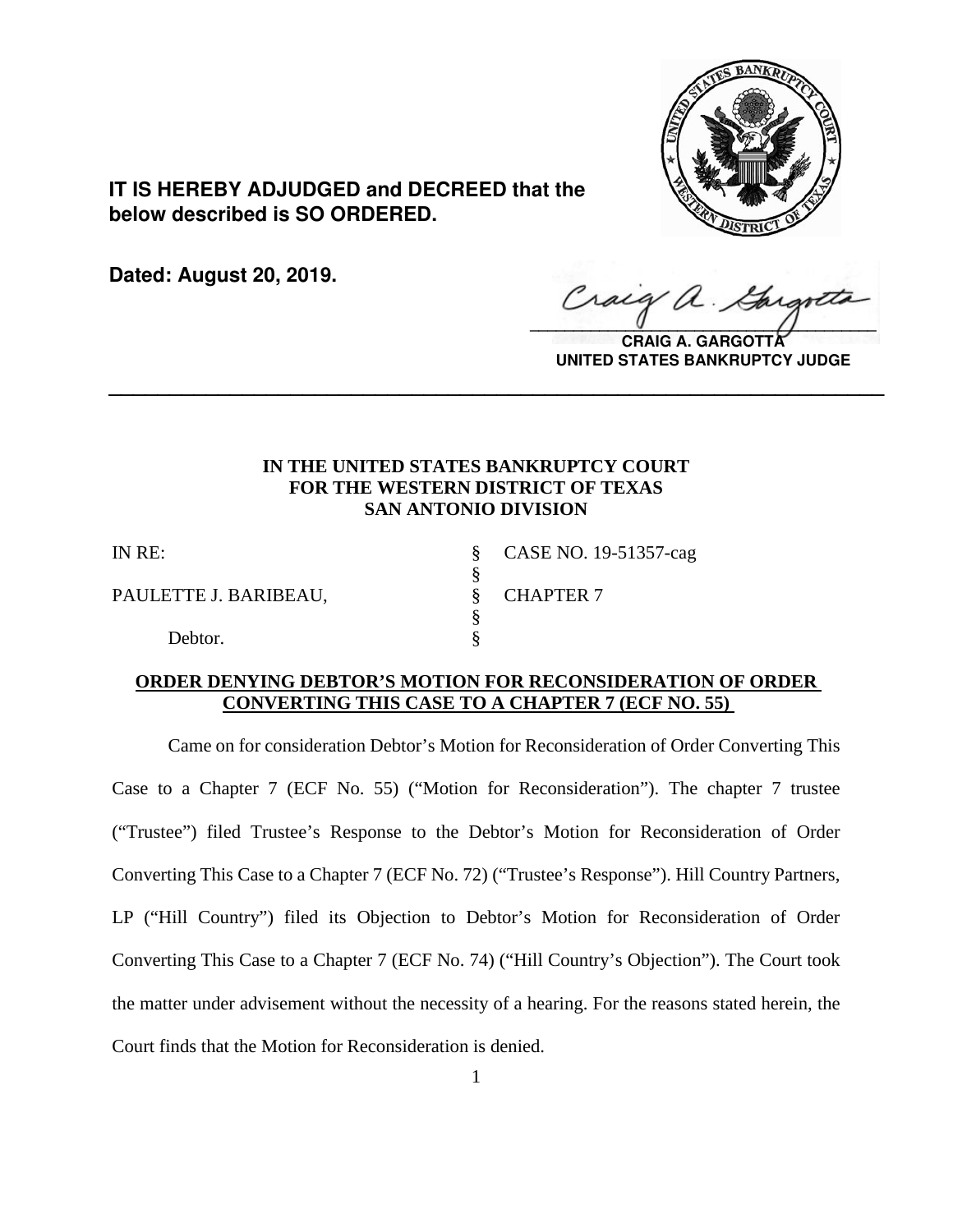The Court has jurisdiction over this matter under 28 U.S.C. §§ 1334 and 28 U.S.C. §§ 157(a) and (b). This matter is defined as a core proceeding under 28 U.S.C. § 157(b)(2)(A) because it concerns administration of the estate. Venue is proper under 28 U.S.C. §§ 1408 and 1409. This matter is referred to the Court under the District Court's Order of Reference.

## **BACKGROUND**

Paulette J. Baribeau ("Debtor") filed a petition for relief under chapter 11 on June 3, 2019 ("Petition Date"). On June 14, 2019, Hill Country filed Hill Country's Motion to Convert Case to Case Under Chapter 7, or, Alternatively, to Dismiss Case ("Motion to Convert") and Request for Sanctions (ECF No. 10). The Court held an expedited hearing on the Motion to Convert on June 24, 2019 (the "Hearing"). At the Hearing, the Court issued an oral ruling converting Debtor's case from a case under chapter 11 to a case under chapter 7 and denying Hill Country's request for sanctions.

### **STANDARD OF REVIEW**

Debtor brings her Motion for Reconsideration under FED. R. CIV. P. 59 ("Rule 59"), which is made applicable to bankruptcy cases under FED. R. BANKR. P. 9023. Pursuant to Rule 59, a party may file a motion "to alter or amend a judgment" no later than 28 days after the entry of judgment. FED. R. CIV. P. 59(E). "A Rule 59(e) motion is a motion that calls into question the correctness of a judgment." *In re Transtexas Gas Corp.*, 303 F.3d 571, 581 (5th Cir. 2002). "Rule 59(e) is properly invoked 'to correct manifest errors of law or fact or to present newly discovered evidence.'" *Id.* (quoting *Waltman v. Int'l Paper Co.*, 875 F.2d 468, 473 (5th Cir. 1989)).

To prevail on a motion to alter or amend, the movant has the burden of establishing one of the following: "(1) an intervening change in controlling law; (2) the availability of new evidence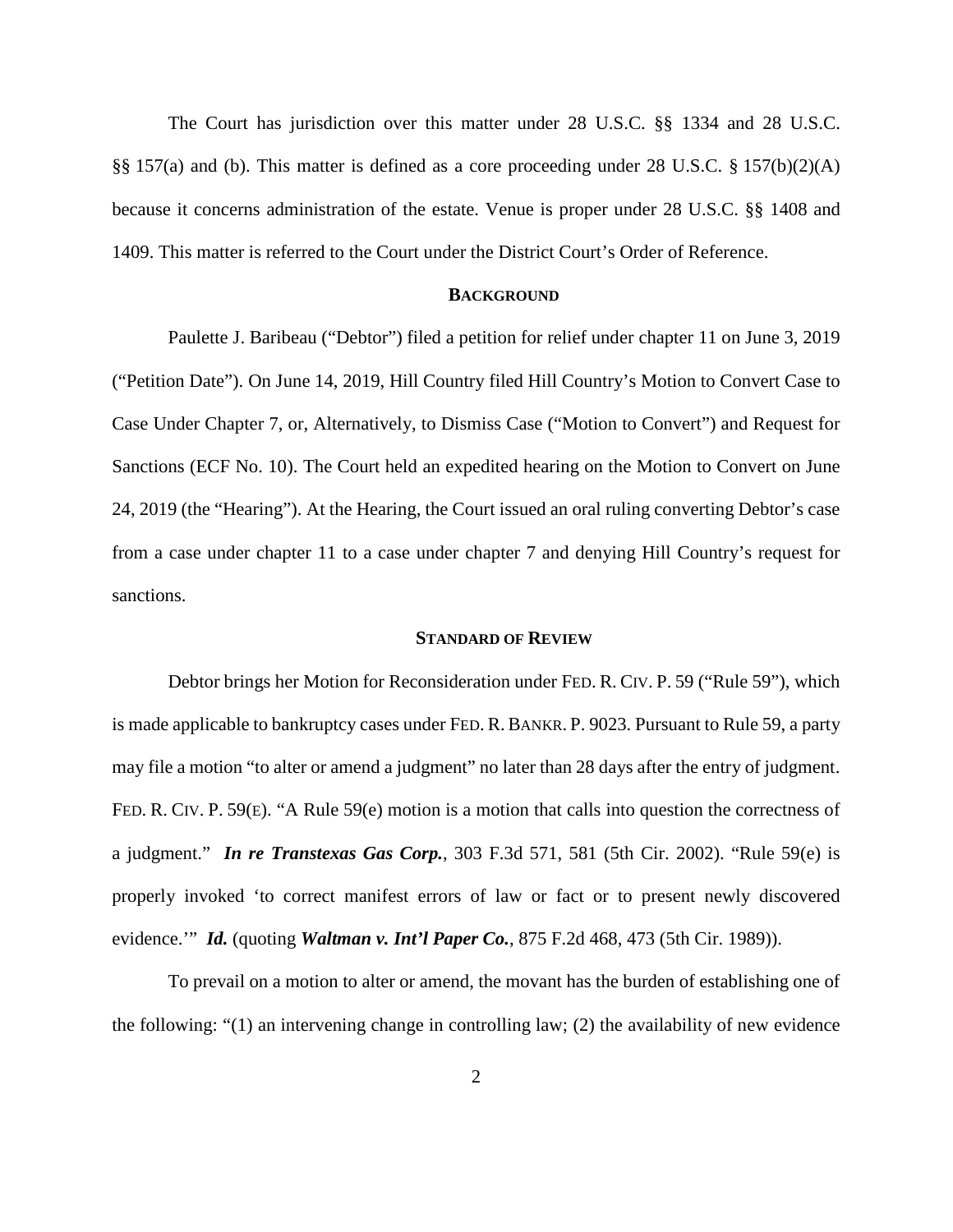not previously available; or (3) the need to correct a clear error of law or prevent manifest injustice." *In re Benjamin Moore & Co.*, 318 F.3d 626, 629 (5th Cir. 2002). A Rule 59 motion "is not the proper vehicle for rehashing evidence, legal theories, or arguments that could have been offered or raised before the entry of judgment." *Templet v. HydroChem, Inc.,* 367 F.3d 473, 478- 79 (5th Cir. 2004) (citations and internal quotations omitted). In the Fifth Circuit, "relief under Federal Rule 59(e) is an 'extraordinary remedy that should be used sparingly.'" *In re Hence*, 358 B.R. 294, 308 (Bankr. S.D. Tex. 2006) (quoting *Templet*, 367 F.3d at 479)). A trial court has "considerable discretion" in deciding a motion to alter or amend and "the trial court must strike the proper balance between  $\dots$  (1) finality, and (2) the need to render just decisions on the basis of all the facts." *Edward H. Bohlin Co., Inc. v. Banning Co., Inc.*, 6 F.3d 350, 355 (5th Cir. 1993).

## **DEBTOR'S CONTENTIONS AND COURT'S ANALYSIS**

#### **A. Change of Events Since Conversion of the Case**

Debtor's Motion for Reconsideration provides a recitation of events that have happened in this case since it was converted from chapter 11 to chapter 7, and explains why Debtor avers that these changes in circumstances should cause the Court to reconsider its decision to convert the case. First, Debtor explains that since the case was converted, Trustee entered into a settlement agreement with one of Debtor's creditors, Hill Country, that reduced Hill Country's judgment<sup>[1](#page-2-0)</sup> against Debtor from approximately \$1.5 million to \$1 million in exchange for Debtor dismissing its appeal<sup>[2](#page-2-1)</sup> against Hill Country (the "Hill Country Settlement"). Debtor argues that conversion is

<span id="page-2-0"></span><sup>&</sup>lt;sup>1</sup> Pre-petition, Hill Country filed a lawsuit against Debtor in the 285th Judicial District Court, Bexar County styled *Hill Country Partners, LP v. Paulette Baribeau*, Case No. 2016-CI-08378 (the "State Court Lawsuit"). In the State Court Lawsuit, the 285th Judicial District Court entered a judgment (the "Hill Country Judgment") against Debtor and in favor of Hill Country on March 2, 2018.<br><sup>2</sup> Debtor appealed the State Court Judgment to the Fourth Court of Appeals (the "Appeal") before filing the captioned

<span id="page-2-1"></span>bankruptcy proceeding.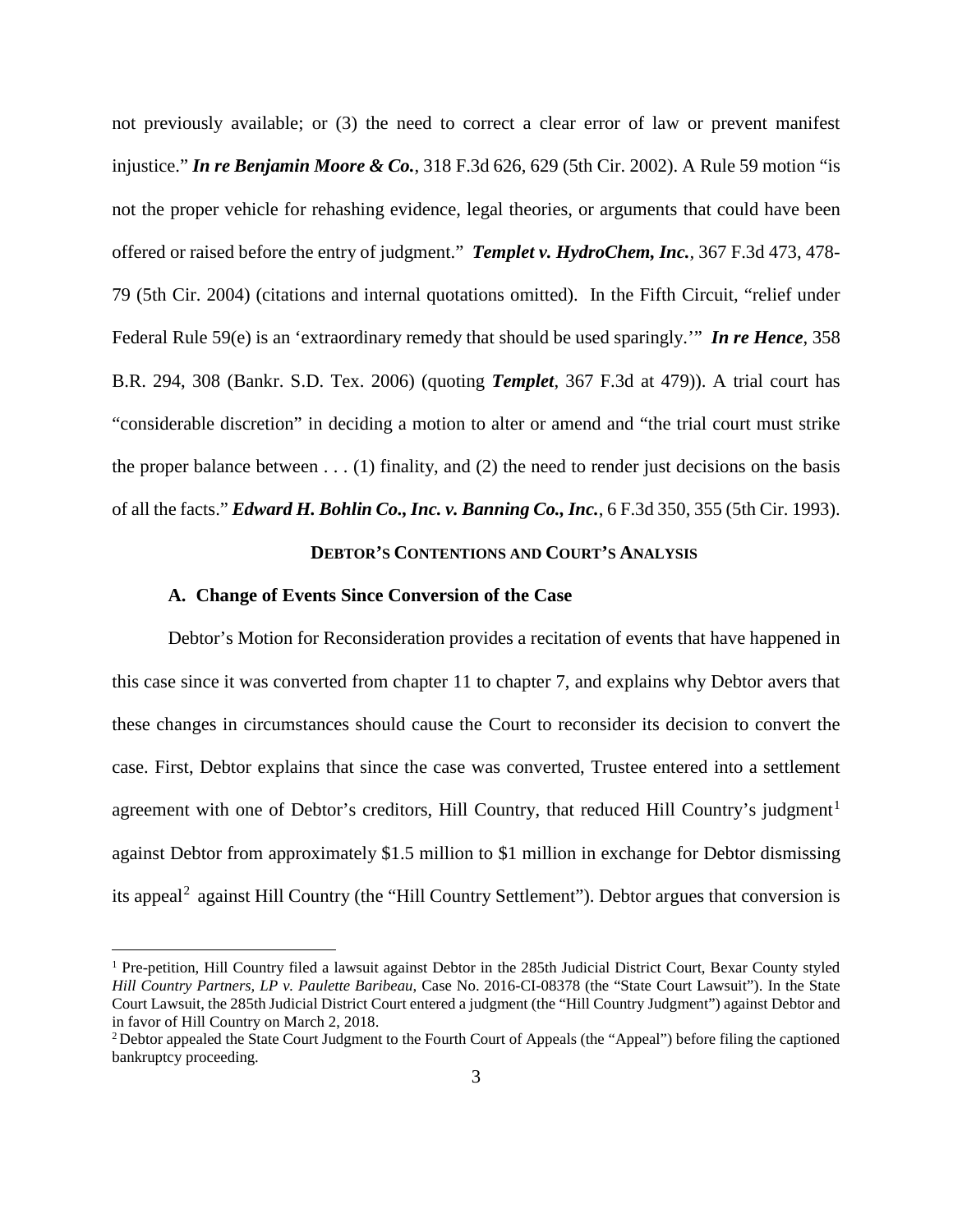improper because now that Trustee has entered into the Hill Country Settlement, Trustee could dismiss Debtor's appeal of the Hill Country Judgment and liquidate Debtor's non-exempt assets to satisfy Debtor's creditors, including Hill Country, before the appellate court provides a disposition on the appeal of the State Court Judgment.

As discussed at the hearing on the Motion to Dismiss, Debtor admits that she appealed the Hill Country Judgment without posting a supersedeas bond. Debtor testified that she earned \$2,500 per month working at her husband's ophthalmology practice, and that she received Social Security income of \$2,700 per month. Debtor was using those funds, along with contributions from her husband, to pay her secured creditors. Still, Debtor did not testify that she was paying Hill Country. After considering the evidence and testimony provided at the Hearing, the Court determined that the purpose of Debtor's chapter 11 case "was not to pay Hill Country, but to allow the Appeal to go forward" and to await the appellate court's decision on the Hill Country Judgment. (Hearing on Motion to Convert, Audio 4:03:59–4:04:08, June 24, 2019). Debtor has not provided any newly discovered evidence that indicates an ability or course of action to pay Hill Country.

The Court acknowledged that converting the case could result in Trustee settling the Hill Country Judgment, and indeed, Trustee entered into the Hill Country Settlement shortly after this case was converted. (ECF No. 61). It was well within Trustee's province to enter into the Hill Country Settlement. [3](#page-3-0) *In re Tarrant*, 349 B.R. 870, 873 (Bankr. N.D. Ala. 2006) ("The law is quite

 $\overline{a}$ 

<span id="page-3-0"></span><sup>3</sup> Similarly, Debtor's Motion for Reconsideration disagrees with Trustee's appointment of an accountant and realtor, arguing that employment of professionals in chapter 7 adds an additional layer of expense that would not necessarily have been required if the case remained in chapter 11. Again, the Court finds that conversion of the case grants Trustee the ability to "employ . . . professional persons . . . [to] assist the trustee in carrying out the trustee's duties," including Trustee's duty to "collect and reduce to money property of the estate for which trustee serves." 11 U.S.C. §§ 327(a), 704(a)(1) (West 2019). Any objection that Debtor may have to the Hill Country Settlement and Trustee's appointment of professionals should be addressed through filing a response to the relevant pleading.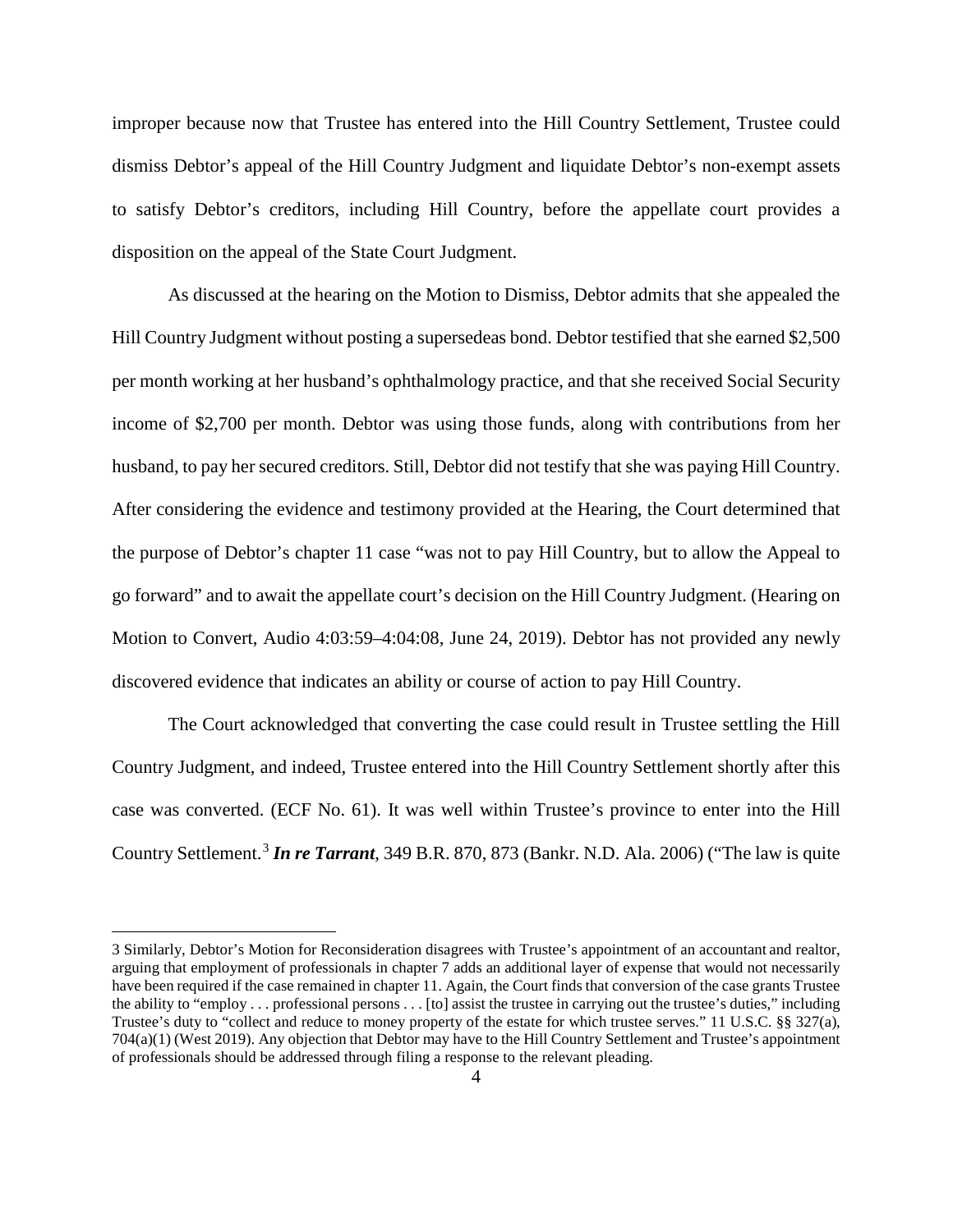clear that if a debtor has filed a lawsuit, . . . after the debtor files a Chapter 7 case, that lawsuit, or whatever rights the debtor had in that lawsuit, belongs to the debtor's Chapter 7 bankruptcy estate."). Moreover, after Debtor filed the Motion for Reconsideration, Debtor filed her Supplement to Motion for Reconsideration (ECF No. 56) ("Supplement"). The Supplement informed the Court that the Fourth Circuit Court of Appeals issued its judgment ("Appeal Judgment") on July 10, 2019 affirming the Hill Country Judgment. The issuance of the Appeal Judgment nullifies Debtor's concerns about Trustee settling the Hill Country Appeal before the appellate court issues a decision. Therefore, the Court finds that the Debtor's recitation of change of events since the conversion of this case does not serve as newly available evidence under Rule 59(e) that would persuade the Court to reconsider its decision to convert Debtor's case from chapter 7 to chapter 11.

## **B. Debtor's Ability to Confirm a Plan of Reorganization**

Next, Debtor asserts that 11 U.S.C.  $\S 1112(b)(2)^4$  $\S 1112(b)(2)^4$  provides that the Court may not convert a case to chapter 7 if the debtor can establish that there is reasonable likelihood that a plan will be confirmed within a reasonable time and if the acts of "cause" under § 1112(b)(4) can be cured. Debtor also alleges that she would be able to confirm a chapter 11 plan of reorganization, regardless of an objection by Hill Country or any other unsecured creditor that would pose an issue under the absolute priority rule, [5](#page-4-1) because her net disposable income from her salary and Social

 $\frac{1}{4}$ 

<span id="page-4-1"></span><span id="page-4-0"></span><sup>&</sup>lt;sup>4</sup>All section references hereinafter refer to 11 U.S.C. *et seq* unless otherwise noted.<br><sup>5</sup> The absolute priority rule is codified at § 1129(b)(2)(B)(ii) which provides, "the holder of any claim or interest that is junior to the claims of such class will not receive or retain under the plan on account of such junior claim or interest of any property . . . ." 11 U.S.C. § 1129(b)(2)(B)(ii). "The absolute priority rule, distilled to its basic components, requires that senior claims be paid in full before any junior class can receive or retain property." *In re Mortg. Inv. Co. of El Paso, Tex.*, 111 B.R. 604, 617 (Bankr. W.D. Tex. 1990).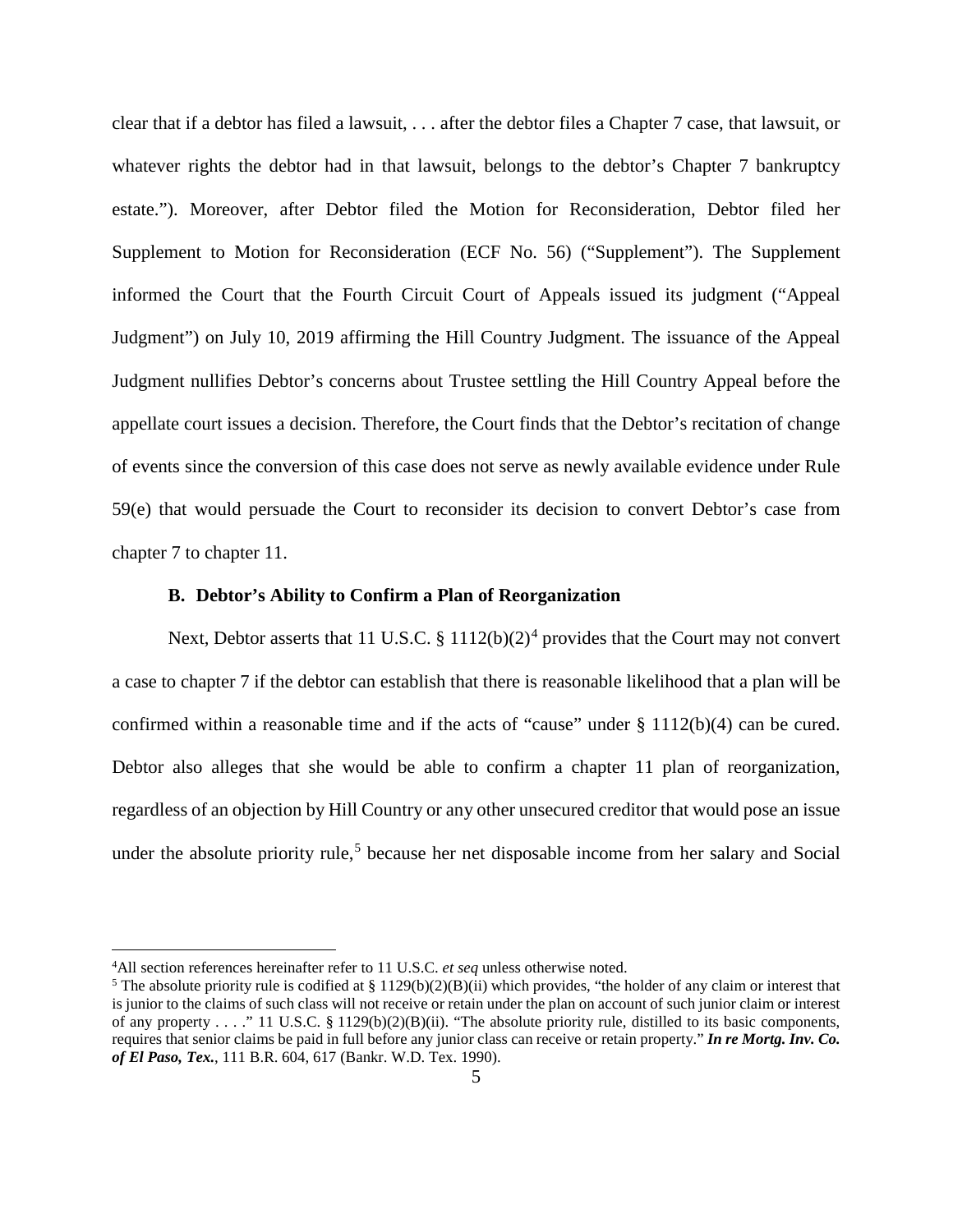Security benefits over five years, along with "new value"<sup>[6](#page-5-0)</sup> contributions from her husband, would allow her to confirm a plan under § 1129(a)(15). The Court rejects Debtor's arguments.

Pursuant to § 1112(b)(1), a party in interest may file a motion to dismiss or convert a chapter 11 case that the Court may grant "for cause." The Code does not define "cause," but § 1112(b)(4) provides a non-exhaustive list of examples of "cause" that would support dismissal or conversion. When determining "cause," the Court must also consider the totality of the circumstances. *Matter of T-H New Orleans, L.P.*, 116 F.3d 790, 802 (5th Cir. 1997). Once the movant demonstrates that there is cause for conversion or dismissal under  $\S 1112(b)(4)$ , then conversion or dismissal is mandatory *unless* Debtor can meet its burden to establish the exception to conversion or dismissal provided in  $\S 1112(b)(2)$ . Section  $1112(b)(2)$  of the Code requires Debtor to satisfy two prongs. *Id*. First, Debtor must "specifically identify unusual circumstances<sup>[7](#page-5-1)</sup> establishing that converting or dismissing the case is not in the best interests of creditors and the estate." 11 U.S.C. § 1112(b)(2). Second, Debtor must prove *all* of the following:

> (1) there is a reasonable likelihood that a plan will be confirmed within a reasonable time; (2) the "cause" for dismissal or conversion is something other than a continuing loss or diminution of the estate under  $\S 1112(b)(4)(A)$ ; (3) there is reasonable justification or excuse for a debtor's act or omission; and (4) the act or omission will be cured within a reasonable time.

*In re Delta AF Grp., LLC*, 596 B.R. at 197 (citing 11 U.S.C. 1112 §§ (b)(2)(A)–(B)).

<span id="page-5-0"></span><sup>&</sup>lt;sup>6</sup> The "new value corollary" to the absolute priority rule is the proposition that "the objection of an impaired senior class does not bar junior claim holders from receiving or retaining property interests in the debtor after reorganization, if they contribute new capital in money or money's worth, reasonably equivalent to the property's value, and necessary for successful reorganization of the restructured enterprise." *Bank of America Nat'l Tr. and Sav. Ass'n v. 203 N. LaSalle St. P'ship.*, 526 U.S. 434, 435 (1999).<br><sup>7</sup> The Code does not define "unusual circumstances," but the phrase "contemplates conditions that are not common in

<span id="page-5-1"></span>most chapter 11 cases." *In re Delta AG Grp., LLC.*, 596 B.R. 186, 196 (Bankr. W.D. La. 2019).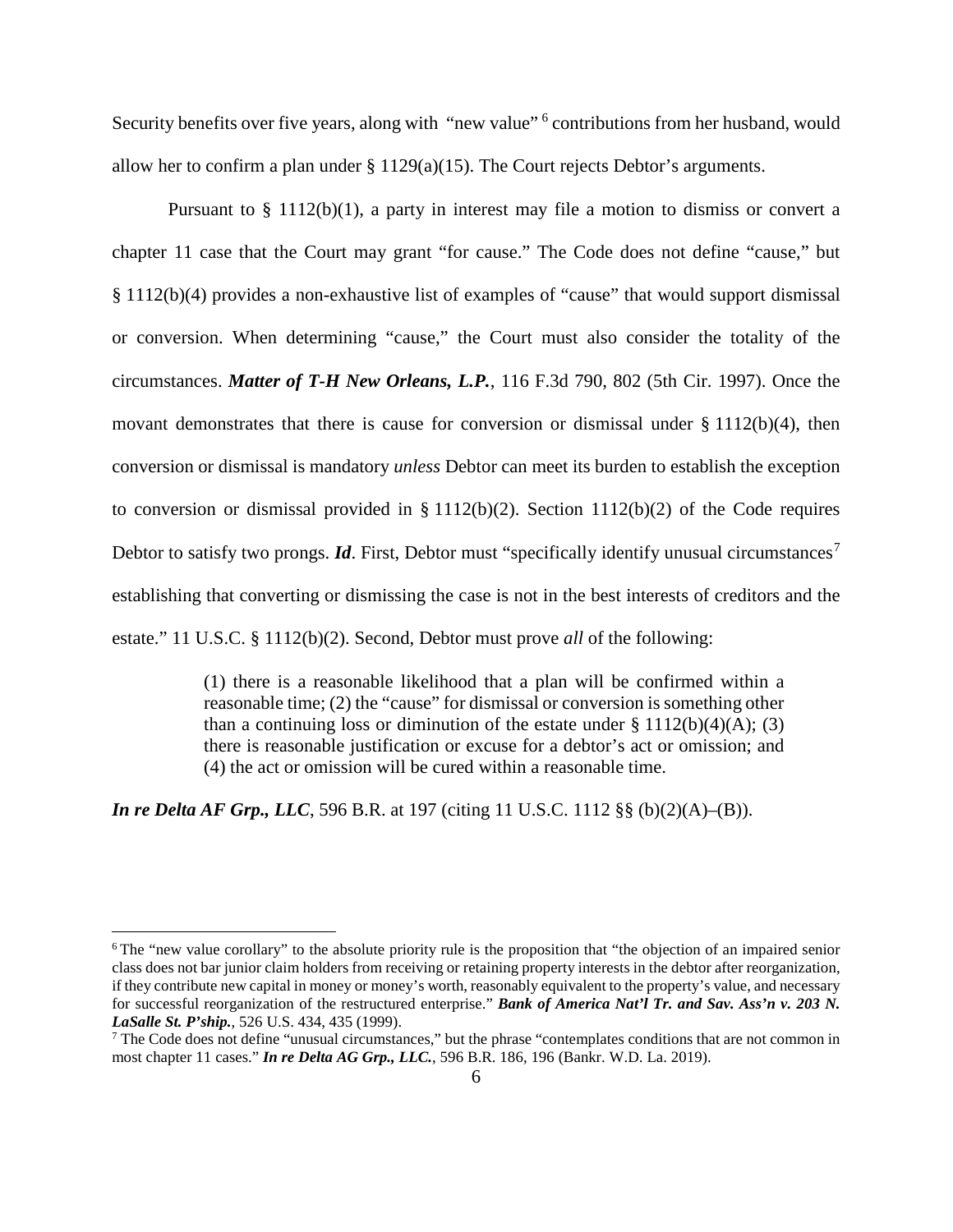Debtor's recitation of  $\S 1112(b)(2)$  in the Motion for Reconsideration omits an important component of the statute, which is that Debtor must specifically identify "unusual circumstances establishing that converting or dismissing the case is not in the best interest of creditors or the estate." 11 U.S.C. § 1112(b)(2). At the hearing on the Motion to Convert, Debtor failed to argue that there were "unusual circumstances" in Debtor's case that would persuade the Court to decide against conversion. It is well-known that Rule 59(e) motions "cannot be used to raise arguments which could, and should, have been made before the judgment was issued." *Simon v. United States*, 891 F.2d 1154, 1159 (5th Cir. 1990). As such, Debtor cannot use the Motion for Reconsideration as a second bite at the apple to argue that that there are "unusual circumstances" that result in her case being subject to the exception to conversion in § 1112(b)(2).

Moreover, the Court determined at the Hearing that the "cause" for converting Debtor's case from chapter 7 to chapter 11 was due to "substantial continuing loss to or diminution of the estate and the absence of a reasonable likelihood of rehabilitation" under § 1112(b)(4)(A). The plain language of  $\S 1112(b)(2)(B)$  requires a Debtor to establish that "the grounds for converting. . . the case include an act or omission of the debtor *other than under [§ 1112(b)(4)(A)]*." 11 U.S.C.  $\S 1112(b)(2)(B)$  (emphasis added). The Court converted the case for cause under  $\S 1112(b)(4)(A)$ . Therefore, as a matter of law, Debtor cannot prevail on her argument that the exception provided in § 1112(b)(2) prevented the Court from converting her case to chapter 11.

The Court has also reviewed Debtor's argument that the Court should reconsider its decision to convert this case because Debtor could have formulated a confirmable plan of reorganization under § 1129(a)(15), regardless of potential objections by unsecured creditors that could have posed a barrier to confirmation under the absolute priority rule of § 1129(b)(2)(B).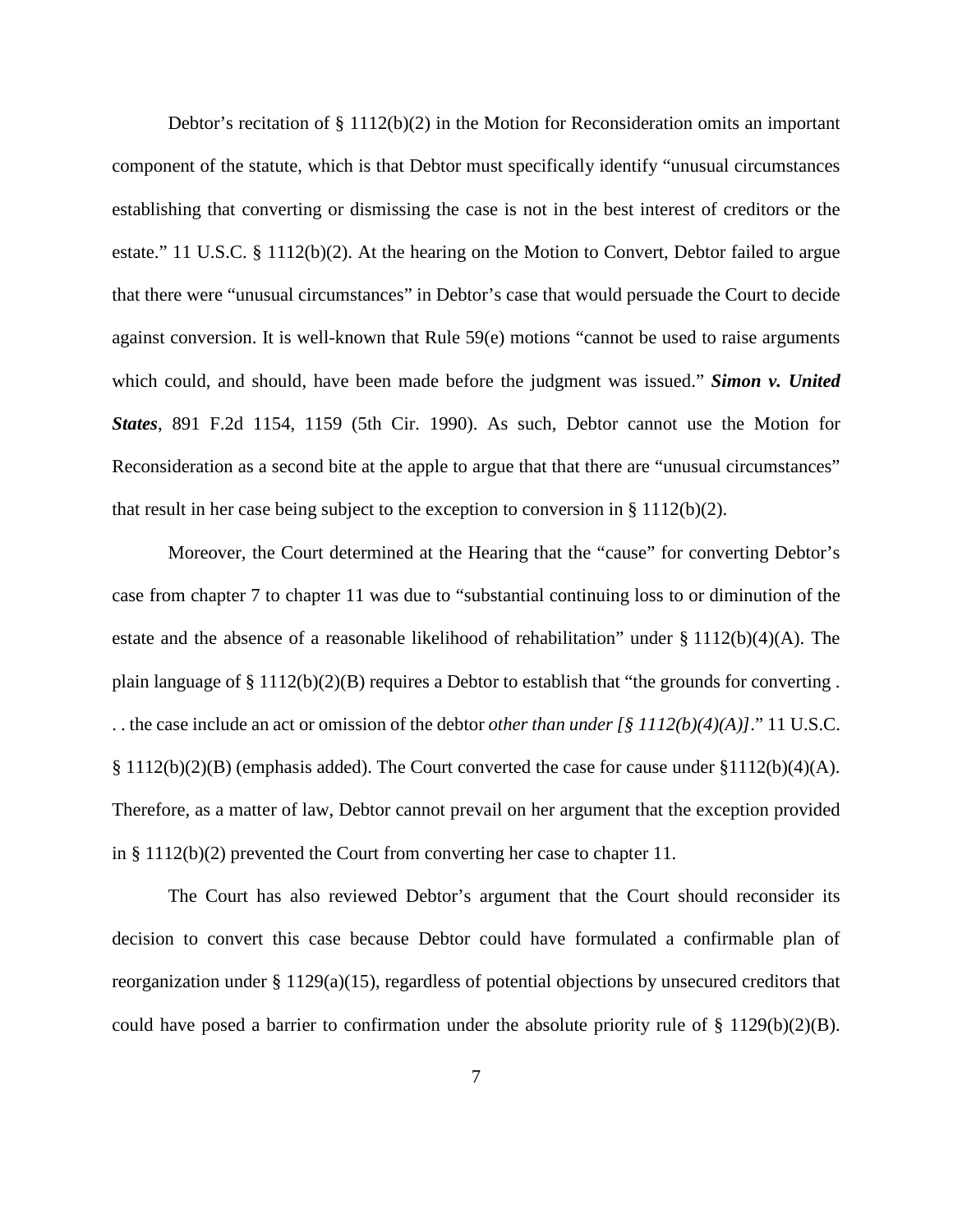Debtor provided testimony at the Hearing that her sources of income included her pay from working at her husband's ophthalmology practice, Social Security income, and receipt of money from her husband for payment of secured creditors on an as-needed basis. Debtor had negative income as shown on Schedule J. (ECF No. 15). The Motion for Reconsideration does not provide any newly discovered evidence or additional evidence beyond what was presented at trial that demonstrates Debtor's ability to formulate a confirmable plan. Furthermore, the issue of whether Debtor would be able to propose a chapter 11 plan that satisfies the absolute priority rule is not before the Court at this time.<sup>[8](#page-7-0)</sup> As such, the Court will not grant the Motion for Reconsideration on these grounds.

## **C. Whether Conversion Was in the Best Interest of Creditors**

Debtor argues that the Court should not have converted this case because filing two chapter 11 bankruptcy cases within a year is not *per se* bad faith. Debtor also argues that good faith is not a statutory requirement for filing a chapter 11 petition, and that it is an unsettled issue as to whether lack of good faith (or bad faith) may constitute "cause" to dismiss a chapter 11 petition under § 1112(b)(1). Finally, Debtor contends that the Court should find that under § 1112(b)(1), conversion of this case was not in the best interest of creditors.

In its ruling on the Motion to Convert, the Court acknowledged that filing two chapter 11 cases within a year does not render the second filing a *per se* bad faith filing, citing *Elmwood Dev. Co. v. Gen. Elec. Pension Tr. (In re Elmwood Dev. Co.)*, 964 F.2d 508, 511 (5th Cir. 1992). The

<span id="page-7-0"></span><sup>&</sup>lt;sup>8</sup> At its ruling on the Motion to Convert, the Court briefly mentioned its concern about Debtor being able to confirm a plan of reorganization over Hill Country's objections due to considerations under the absolute priority rule. The Court, however, did not premise its ruling on this concern. Rather, the Court's ruling provided multiple reasons for its decision to convert Debtor's case, tracking the factors discussed in *Little Creek Dev. Co. v. Commonwealth Mortg. Co. (In re Little Creek)*, 779 F.2d 1068 (5th Cir. 1985).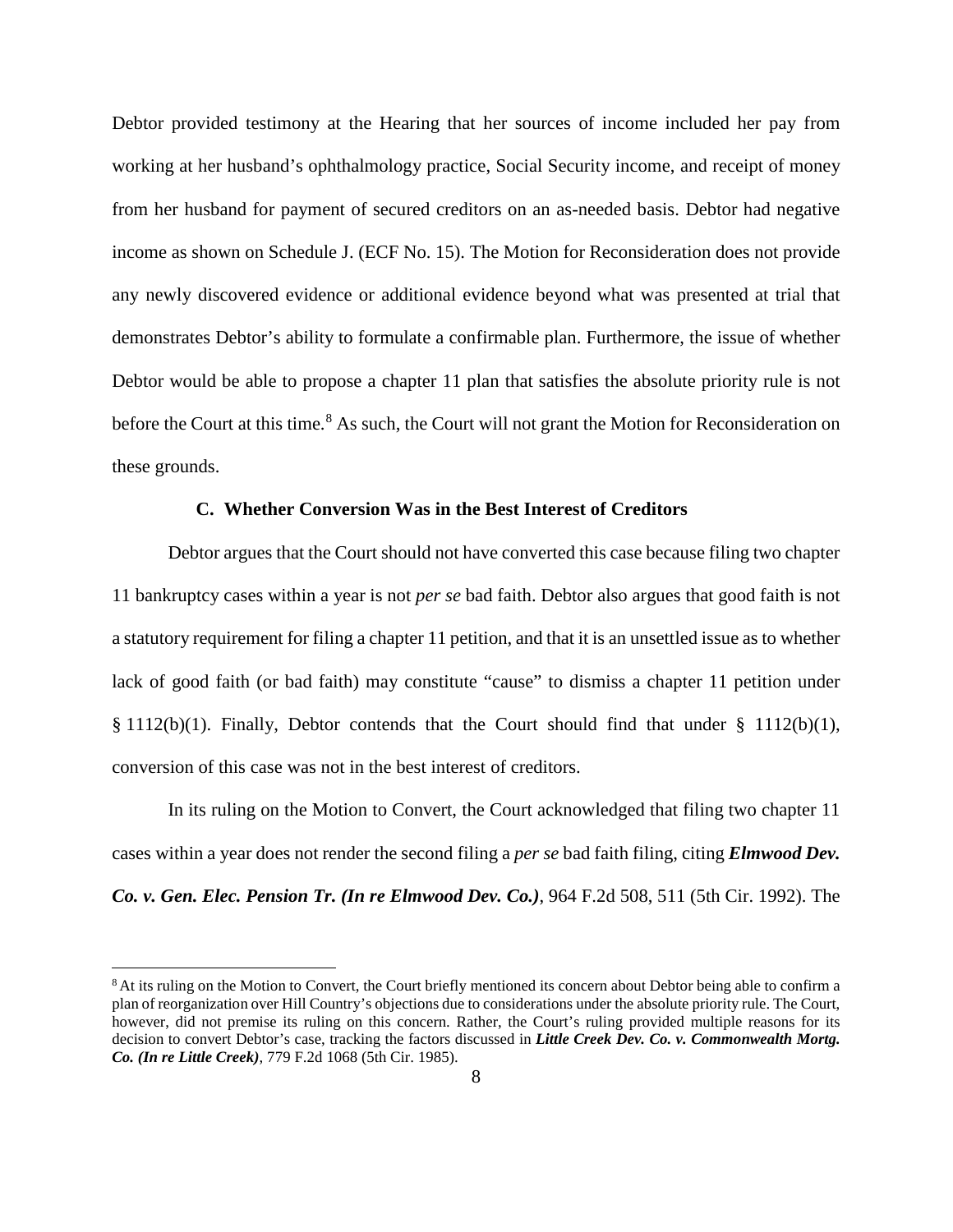Court's decision to convert the case was not based solely on the fact that this case is Debtor's second bankruptcy filing. Rather, the Court considered the totality of the evidence and argument provided at the Hearing. Specifically, the Court used the factors set out in the Fifth Circuit case *In re Little Creek* to conduct an "on-the-spot evaluation of debtor's financial conditions [and] motives." *In re Little Creek*, 779 F.2d at 1072.

Additionally, Debtor's Motion for Reconsideration does not provide any additional evidence demonstrating why conversion of the case was not in the best interest of creditors, nor does Debtor argue that there is a "need to correct a clear error of law or prevent manifest injustice." *In re Benjamin Moore & Co.*, 318 F.3d at 629. Debtor reiterated her argument that she made at the Hearing, which is that conversion of the case only benefits one creditor–Hill Country. The Court respectfully disagrees. The Hill Country Settlement, which was entered into under Trustee's powers after this case was converted, resulted in a reduction of Hill Country's claim against Debtor's estate by approximately \$400,000. (ECF No. 61, pp. 7). Reduction of Hill Country's claim for a judgment that has ultimately been upheld by the Fourth Circuit Court of Appeals is a positive outcome for creditors. Moreover, as stated above, the Court addressed all of the factors discussed in *In re Little Creek* and weighed the totality of the circumstances when it decided to convert the case. The best interest of creditors is one factor, among many, that the Court considered when it decided to convert this case. Ultimately, the Court's decision to convert this case was "based on a conglomerate of factors rather than any single datum." *In re Little Creek*, 779 F.2d at 1072. As such, the Court shall not grant the Motion to Reconsider on the grounds that conversion of this case was not in the best interest of creditors.